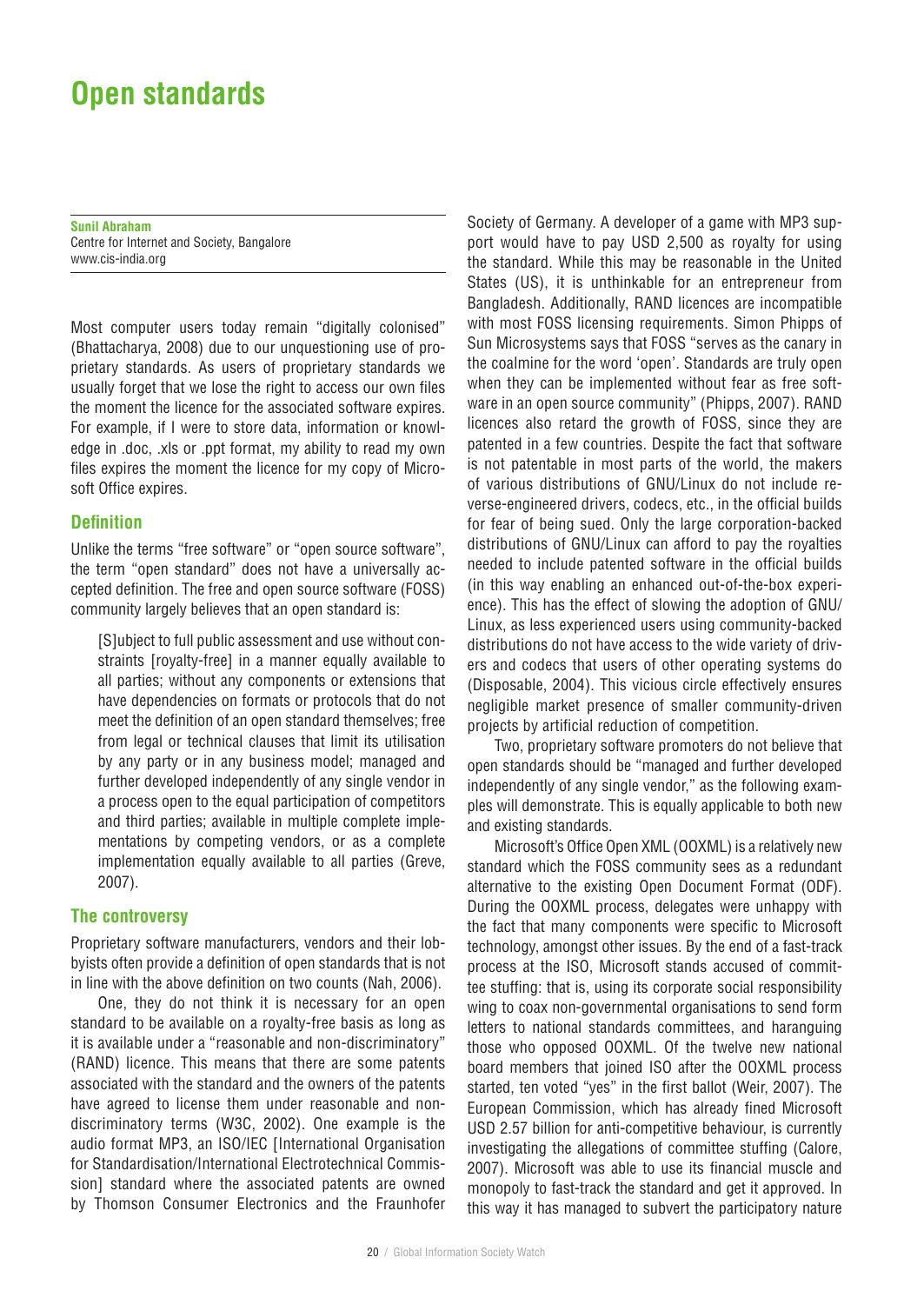of a standards-setting organisation. So even though Microsoft is ostensibly giving up control of its primary file format to the ISO, it still exerts enormous influence over the future of the standard.

HTML, on the other hand, is a relatively old standard which was initially promoted by the Internet Engineering Task Force (IETF), an international community of techies. However, in 2002, seven years after the birth of HTML 2.0, the US Department of Justice alleged that Microsoft used the strategy of "embrace, extend, and extinguish" (US DoJ, 1999) in an attempt to create a monopoly among web browsers. It said that Microsoft used its dominance in the desktop operating system market to achieve dominance in the web-authoring tool and browser market by introducing proprietary extensions to the HTML standard (Festa, 2002). In other words, financial and market muscle have been employed by proprietary software companies – in these instances, Microsoft – to hijack open standards.

# **The importance**

There are many technical, social and ethical reasons for the adoption and use of open standards. Some of the reasons that should concern governments and other organisations utilising public money – such as multilaterals, bilaterals, civil society organisations, research organisations and educational institutions – are listed below.

- **Innovation/competitiveness:** Open standards are the bases of most technological innovations, the best example of which would be the internet itself (Raymond, 2000). The building blocks of the internet and associated services like the world wide web are based on open standards such as TCP/IP, HTTP, HTML, CSS, XML, POP3 and SMTP. Open standards create a level playing field that ensures greater competition between large and small, local and foreign, and new and old companies, resulting in innovative products and services. Instant messaging, voice over internet protocol (VoIP), wikis, blogging, file-sharing and many other applications with large-scale global adoption were invented by individuals and small and medium enterprises, and not by multinational corporations.
- **Greater interoperability:** Open standards ensure the ubiquity of the internet experience by allowing different devices to interoperate seamlessly. It is only due to open standards that consumers are able to use products and services from competing vendors interchangeably and simultaneously in a seamless fashion, without having to learn additional skills or acquire converters. For instance, the mail standard IMAP can be used from a variety of operating systems (Mac, Linux and Windows), mail clients (Evolution, Thunderbird, Outlook Express) and web-based mail clients. Email would be a completely different experience if we were not able to use our friends' computers, our mobile phones, or a cybercafé to check our mail.
- **Customer autonomy:** Open standards also empower consumers and transform them into co-creators or "prosumers" (Toffler, 1980). Open standards prevent vendor lock-in by ensuring that the customer is able to shift easily from one product or service provider to another without significant efforts or costs resulting from migration.
- **Reduced cost:** Open standards eliminate patent rents, resulting in a reduction of total cost of ownership. This helps civil society develop products and services for the poor.
- **Reduced obsolescence:** Software companies can leverage their clients' dependence on proprietary standards to engineer obsolescence into their products and force their clients to keep upgrading to newer versions of software. Open standards ensure that civil society, governments and others can continue to use old hardware and software, which can be quite handy for sectors that are strapped for financial resources.
- **Accessibility:** Operating system-level accessibility infrastructure such as magnifiers, screen readers and text-to-voice engines require compliance to open standards. Open standards therefore ensure greater access by people with disabilities, the elderly, and neo-literate and illiterate users. Examples include the US government's Section 508 standards, and the World Wide Web Consortium's (W3C) WAI-AA standards.
- **Free access to the state:** Open standards enable access without forcing citizens to purchase or pirate software in order to interact with the state. This is critical given the right to information and the freedom of information legislations being enacted and implemented in many countries these days.
- **Privacy/security:** Open standards enable the citizen to examine communications between personal and statecontrolled devices and networks. For example, open standards allow users to see whether data from their media player and browser history are being transmitted along to government servers when they file their tax returns. Open standards also help prevent corporate surveillance.
- **Data longevity and archiving: Open standards ensure** that the expiry of software licences does not prevent the state from accessing its own information and data. They also ensure that knowledge that has been passed on to our generation, and the knowledge generated by our generation, is safely transmitted to all generations to come.
- **Media monitoring:** Open standards ensure that the voluntary sector, media monitoring services and public archives can keep track of the ever-increasing supply of text, audio, video and multimedia generated by the global news, entertainment and gaming industries.